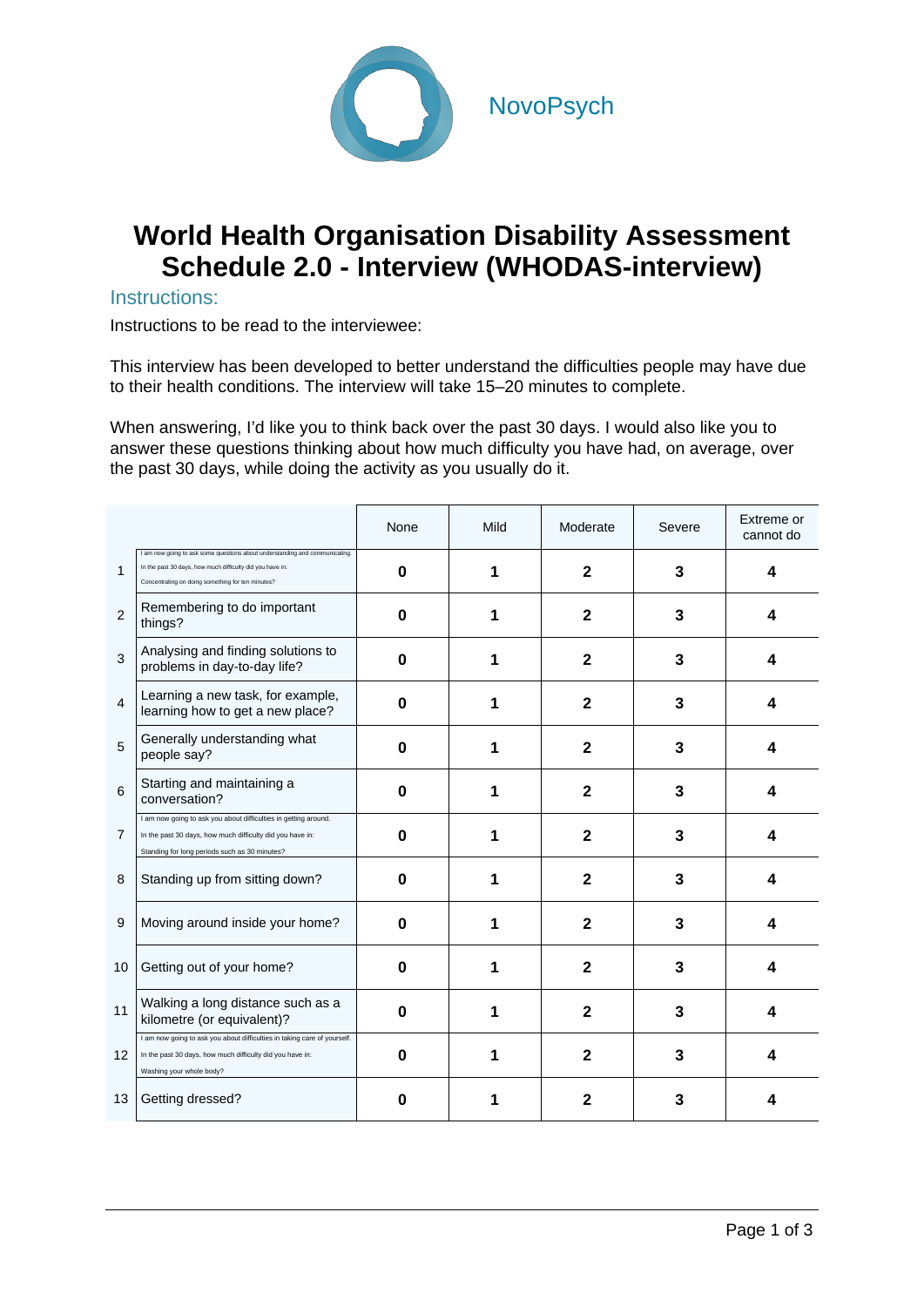

|    |                                                                                                                                                                                                                                                                                                                                                                                                                    | None      | Mild | Moderate         |              | Severe | Extreme or<br>cannot do |  |  |
|----|--------------------------------------------------------------------------------------------------------------------------------------------------------------------------------------------------------------------------------------------------------------------------------------------------------------------------------------------------------------------------------------------------------------------|-----------|------|------------------|--------------|--------|-------------------------|--|--|
| 14 | Eating?                                                                                                                                                                                                                                                                                                                                                                                                            | 0         | 1    | 2                |              | 3      | 4                       |  |  |
| 15 | Staying by yourself for a few days?                                                                                                                                                                                                                                                                                                                                                                                | 0         | 1    | $\mathbf 2$      |              | 3      | 4                       |  |  |
| 16 | I am now going to ask you about difficulties in getting along with people. Please<br>am asking only about difficulties that are due to health problems. By this I mean diseases or<br>illnesses, injuries, mental or emotional problems and problems with alcohol or drugs.<br>In the past 30 days, how much difficulty did you have in:<br>Dealing with people you do not know?                                   | 0         | 1    | $\mathbf{2}$     |              | 3      | 4                       |  |  |
| 17 | Maintaining a friendship?                                                                                                                                                                                                                                                                                                                                                                                          | 0         | 1    | $\mathbf{2}$     |              | 3      | 4                       |  |  |
| 18 | Getting along with people who are<br>close to you?                                                                                                                                                                                                                                                                                                                                                                 | $\bf{0}$  | 1    | $\mathbf{2}$     |              | 3      | 4                       |  |  |
| 19 | Making new friends?                                                                                                                                                                                                                                                                                                                                                                                                | 0         | 1    | $\mathbf{2}$     |              | 3      | 4                       |  |  |
| 20 | Sexual activities?                                                                                                                                                                                                                                                                                                                                                                                                 | 0         | 1    | $\mathbf{2}$     |              | 3      | 4                       |  |  |
| 21 | I am now going to ask you about activities involved in maintaining your household, and in caring<br>for the people who you live with or are close to. These activities include cooking, cleaning,<br>shopping, caring for others and caring for your belongings.<br>Because of your health condition, in the past 30 days, how much difficulty did you have in:<br>Taking care of your household responsibilities? | 0         | 1    | $\mathbf 2$      |              | 3      | 4                       |  |  |
| 22 | Doing most important household<br>tasks well?                                                                                                                                                                                                                                                                                                                                                                      | 0         | 1    | $\mathbf{2}$     |              | 3      | 4                       |  |  |
| 23 | Getting all the household work done<br>that you needed to do?                                                                                                                                                                                                                                                                                                                                                      | $\bf{0}$  | 1    | $\mathbf{2}$     |              | 3      | 4                       |  |  |
| 24 | Getting your household work done<br>as quickly as needed?                                                                                                                                                                                                                                                                                                                                                          | $\bf{0}$  | 1    | $\mathbf{2}$     |              | 3      | 4                       |  |  |
| 25 | In the past 30 days, on how many days did you reduce or completely miss household work because of your health<br>condition?                                                                                                                                                                                                                                                                                        |           |      |                  |              |        |                         |  |  |
|    | ** If respondent works (paid, non-paid, self-employed) or goes to school, complete questions 26-32 below                                                                                                                                                                                                                                                                                                           |           |      |                  |              |        |                         |  |  |
| 26 | e skin to question 33*<br>Now I will ask you some questions about your work or school activities<br>Because of your health condition, in the past 30 days, how much difficulty did you have in:<br>Your day-to-day work/school?                                                                                                                                                                                    | 0         | 1    | $\mathbf{2}$     |              | 3      | 4                       |  |  |
| 27 | Doing your most important<br>work/school tasks well?                                                                                                                                                                                                                                                                                                                                                               | 0         | 1    | $\mathbf{2}$     |              | 3      | 4                       |  |  |
| 28 | Getting all the work done that you<br>need to do?                                                                                                                                                                                                                                                                                                                                                                  | $\bf{0}$  | 1    | $\mathbf 2$      |              | 3      | 4                       |  |  |
| 29 | Getting your work done as quickly<br>as needed?                                                                                                                                                                                                                                                                                                                                                                    | $\pmb{0}$ | 1    | $\boldsymbol{2}$ |              | 3      | 4                       |  |  |
|    |                                                                                                                                                                                                                                                                                                                                                                                                                    | No        |      |                  | Yes          |        |                         |  |  |
| 30 | Have you had to work at a lower<br>level because of a health condition?                                                                                                                                                                                                                                                                                                                                            | 1         |      |                  | $\mathbf{2}$ |        |                         |  |  |
| 31 | Did you earn less money as the<br>result of a health condition?                                                                                                                                                                                                                                                                                                                                                    | 1         |      |                  | $\mathbf{2}$ |        |                         |  |  |